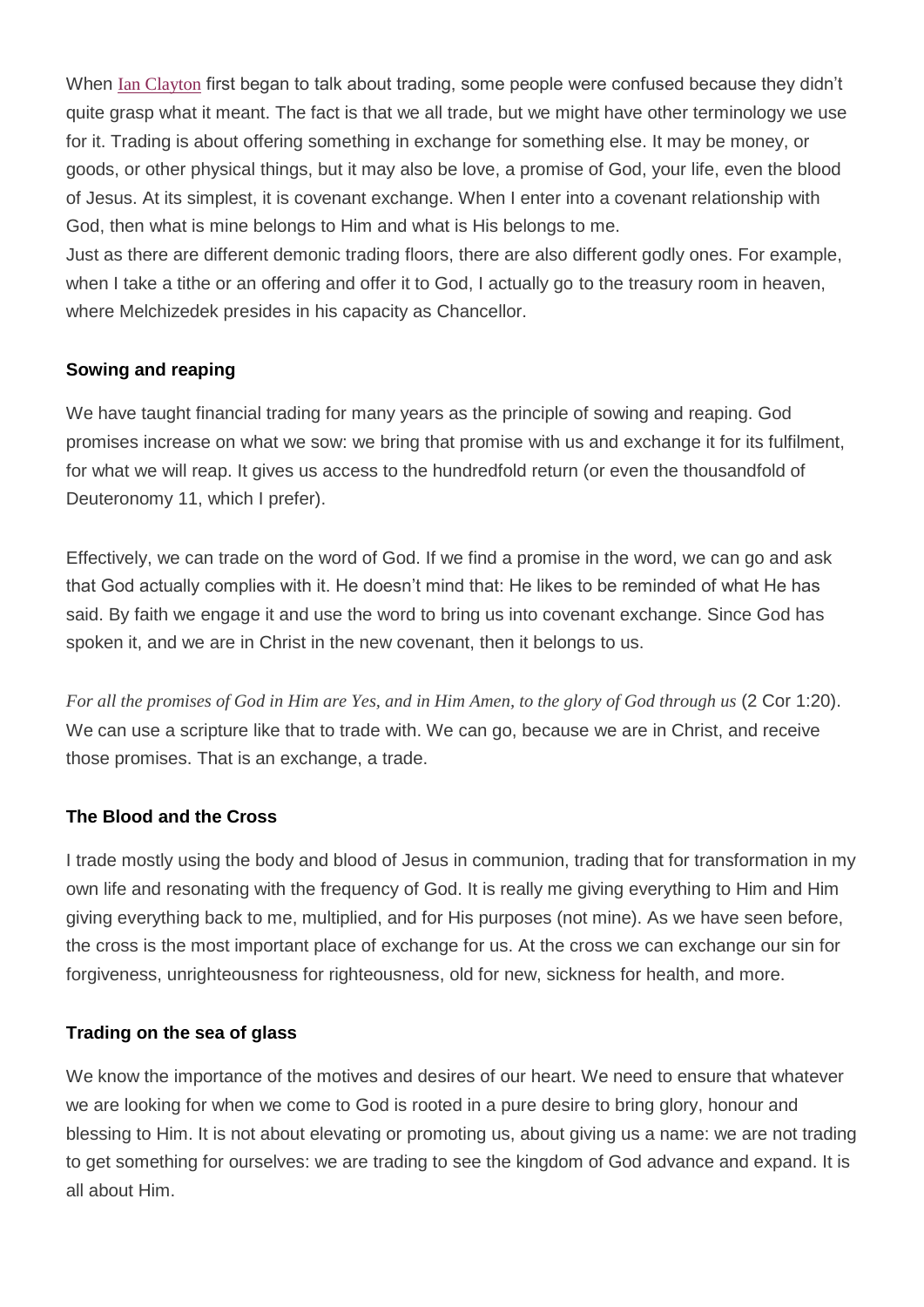So when someone compliments us, affirms us, or praises us, we can come and bring those things to God. Just as the elders cast their crowns before the throne on the sea of [glass](https://www.biblegateway.com/passage/?search=Revelation+4%3A6-11&version=NASB) (which only *looks like* glass, by the way), we too can offer Him the plaudits and position that men have accorded us. It is not that other people's opinion of us has no value, but that we choose to value our relationship and intimacy with the Father, and His affirmation of us, more highly still.

Some of the fire [stones](https://www.biblegateway.com/passage/?search=Ezekiel+28:14&version=NASB) are trading floors, where we go and exchange our life and receive back the fruit of the Spirit, or the revelation of the precepts of God.

### **Living sacrifice**

We give our life in exchange for a return. So whenever I surrender as a living [sacrifice](http://freedomarc.wordpress.com/a-living-sacrifice/) to God on the altar of incense, I am trading. I am exchanging my old for the new that comes from the revelation of being in relationship with Him and out of the intimacy that I have with Him.

'It is no longer I that live but Christ lives in me' (Gal 2:20): I exchange my old life for new life in Him; 'the life I now live, I live by faith of the Son of God' – I live in union and in connection with Him

I present myself to Him as an instrument of righteousness. I am dead, I deny myself, and His whole life opens up to me.

# **Planting in my garden**

As I mentioned, we should not get religious about the terminology. One time I got some things out of a giant's belly, and went and planted them in my garden. Someone asked me why I didn't go and trade with them on the sea of glass. The answer is that I did what my spirit led me to do. I went and planted something in my garden and it grew, and then off the tree came two silver trumpets. When you plant something in the ground, it dies to you so that God can return things to you as a result – usually in multiplication. One seed is sown into the [ground](https://www.biblegateway.com/passage/?search=John+12%3A24&version=NASB) and dies, and yet it brings forth life out of that death, in a multiplied form.

There is one particular application of trading that you may have seen in a meeting. When a speaker has said something and people want to engage in it, they come and give a small amount of money to trade into the revelation: they are honouring that revelation and want to receive blessing from engaging with it. If it reflects the desire of someone's heart then it can be helpful for them; but personally I have never really felt the need to do it, or to encourage it here.

# **Keep pursuing Him**

We do need to make sure we are coming from purity of heart in these things, because it will cause a multiplication for which we have to be ready. God is so gracious. He does not give us everything we want all in one go, because He knows we do not always have the wisdom to handle it. Even revelation comes in progression, rather than all at once. That way, we will keep pursuing Him and recognizing our dependence on Him rather than thinking, 'hey, I know everything'. Actually, I probably know less than a billionth of one percent of everything. I just want to know more of Him.